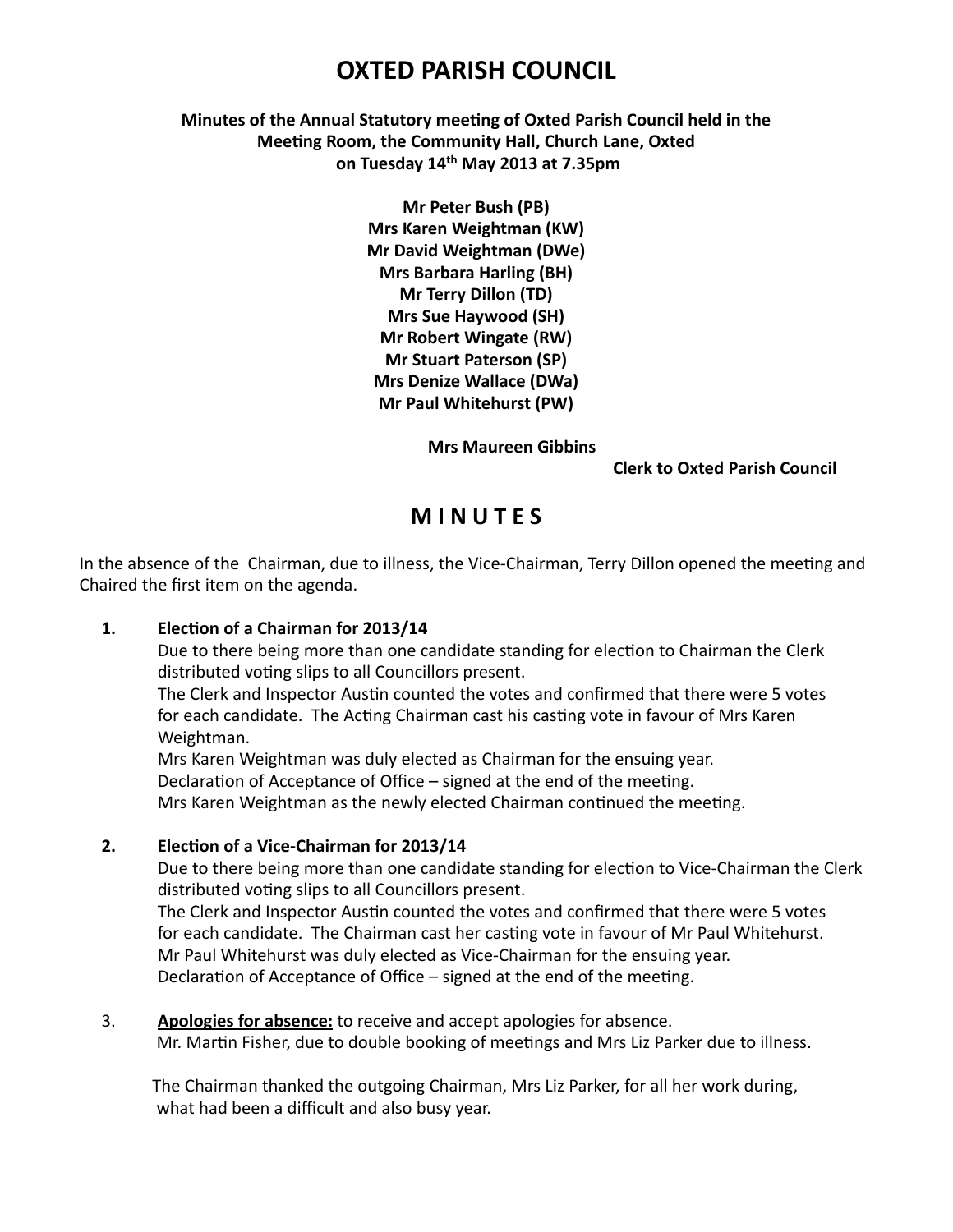- 4. **Declarations of Disclosable Pecuniary Interest:** To receive any disclosure by members of *personal interests in matters on the agenda, the nature of any interests, and whether the member regards the interest to be prejudicial under the terms of the new Code of Conduct. Members are reminded of the need to repeat their declaration immediately prior to the commencement of the item in question. Anyone with a prejudicial interest must, unless an exception applies, or a dispensation has been issued, withdraw from the meeting. Mrs Haywood declared her interest in the Grant Aid application for the Girl Guide hut; Mr D Weightman declared his interest in the Grant Aid application from St Marys; Mr P Whitehurst declared his interest in the Grant Aid application from Oxted Citizens Advice.* Other declarations regarding Grant Aid are detailed on the Grant Aid schedule.
- 5. **Public session:** *a period of up to, but no longer than 15 minutes, to hear questions or* statements from members of the public. Individuals are allowed to speak for a maximum of 3 *minutes.*
	- i. Inspector Angie Austin was invited to attend the meeting to update the Council on the position regarding CCTV.

Surrey Police (Inspector Angie Austin) outlined the main facts around the current CCTV system as follows:

- The system was originally jointly funded by the equivalent of the Community Safety Partnership and Oxted Parish Council
- The funding was for start-up of the system with no long term plan for maintenance, repair or replacement
- There is a lack of clarity in relation to ownership or responsibility of the system and there is a misconception that it is owned by the Police
- The system is not monitored, it records to hard drive, is via 3G and cannot be manually operated
- The system is one which should have been installed as a 'temporary fix'
- There is no confirmed evidence of a crime detection result
- It is not clear who has data control responsibility
- There is no CCTV strategy in place
- The Community Safety Partnership can no longer fund the maintenance, repair, replacement or administration of the system

Surrey Police informed the group that the Tandridge CCTV system as a whole had been discussed at the last Community Safety Partnership meeting and it had been agreed that:

- Responsibility for CCTV should be passed back to Parish Councils/appropriate body
- The Community Safety Partnership should ensure that each CCTV camera was fit for purpose prior to handover
- On-going funding and administration could no longer be provided by the Community Safety Partnership

Discussion followed in respect of:

• The history of the introduction of the system. Whilst previously CCTV was viewed as a solution to

crime prevention, reduction and evidence, as procedures had changed and more was learnt about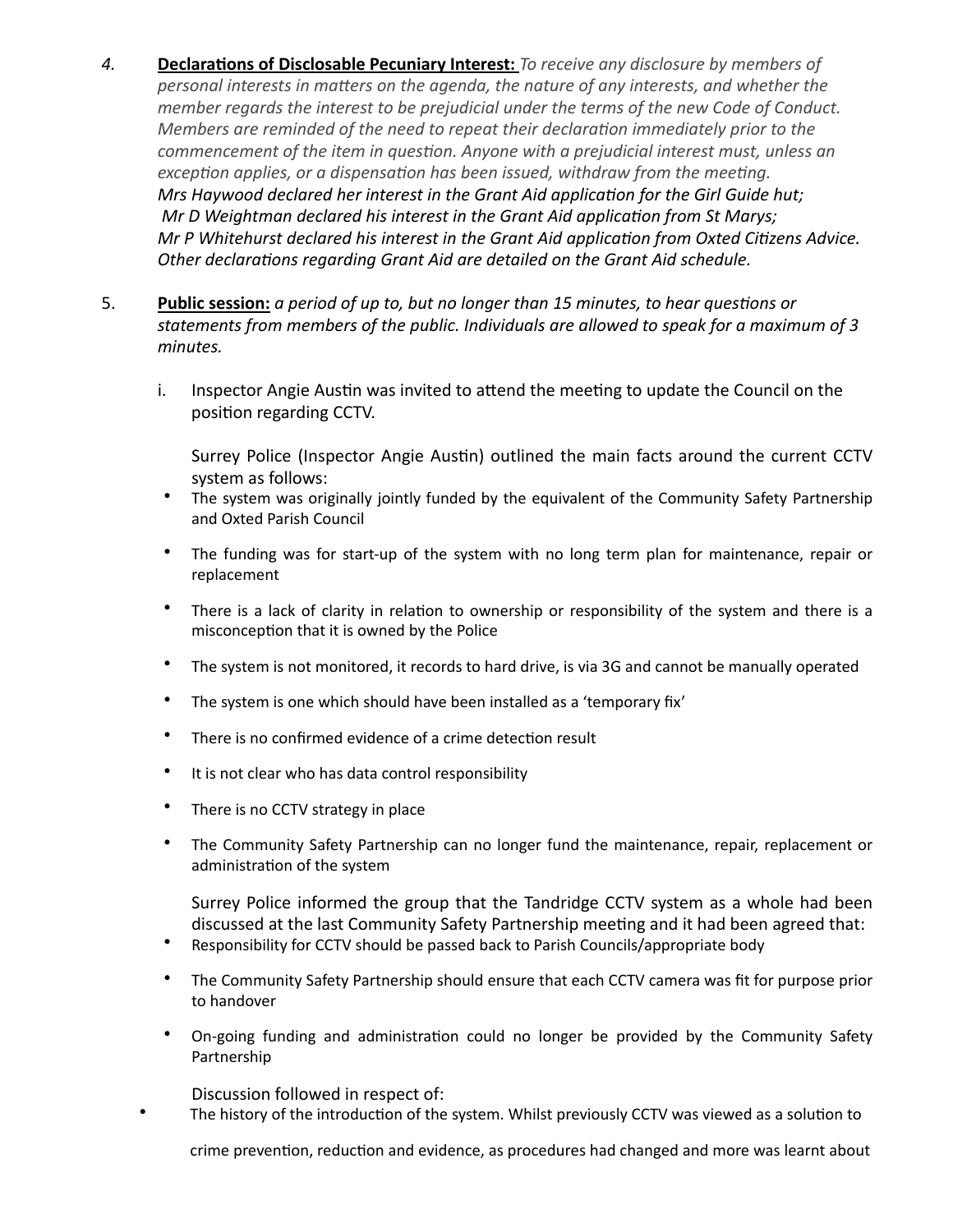the use of CCTV it was now apparent that it wasn't always the best solution. Tandridge is a rural area and the main crime priorities were outside of the areas covered by CCTV.

- The benefits of the Shop Watch radio system
- What other options were available, including the potential costs although it was accepted that figures were purely approximations and that the most expensive option had been used to work to. The meeting was advised to seek advice from specialist companies and also Surrey Police Crime Reduction Officer Mark Howells.
- The reputational risks around removal of the system
- The benefits of a new system which could be tailored better to the crime reduction needs of the area eg cameras could be moved in line with problem hot spots as they occur seasonally
- The fact that legislation was currently being proposed which would affect CCTV systems and place responsibilities upon the owners of any system. Importantly, that the system would need to be fit for purpose and have a strategy in place for the use of it. The current system would not meet criteria.
- The main factor in any decisions around the use of CCTV needed to start from the point of 'what

do we want it to do?' and also how much it would cost

Surrey Police confirmed that the system is currently in working order, the airtime on it had been funded until 28<sup>th</sup> March 2015, and also that the camera in Station Road East recorded for a 10 day period, and the camera in Station Road West for a 20 day period. However, any further maintenance or repair, or renewal of airtime would need to be arranged via the Parish Council; Surrey Police would provide contacts, assistance and advice in order to assist this process.

Surrey Police agreed to a regular check to ensure the system was working and if found not to be working would make contact with the Parish Council.

ii. Prior to the Architect speaking Cllrs D Weightman and S Hayward withdrew from the meeting.

The Architect, Partner of JTP attended the meeting to report on the Community Planning Day regarding the Chichele Road development; the visitor explained that Oxted Residential Ltd is the client.. The wish is to create a vision for the site. Planning application will be submitted in summer following discussion with the community as to what is required. Community planning event - flyers to north of M25. They will write to stakeholder list.

Mr  $T$  Dillon asked the question of the visitor as to why the trees were ringed after a TPO had been issued; it was replied that the architect would need to ask the developer. Vision of proposal for the site will be on display on 13 June.

Mr S Paterson proposed that "Oxted Parish Council fully supports TDC's current position. First, that it is important for it, as the planning authority, to establish new targets and mechanisms for housing delivery, in consultation with its communities. And, second, only if absolutely necessary and supported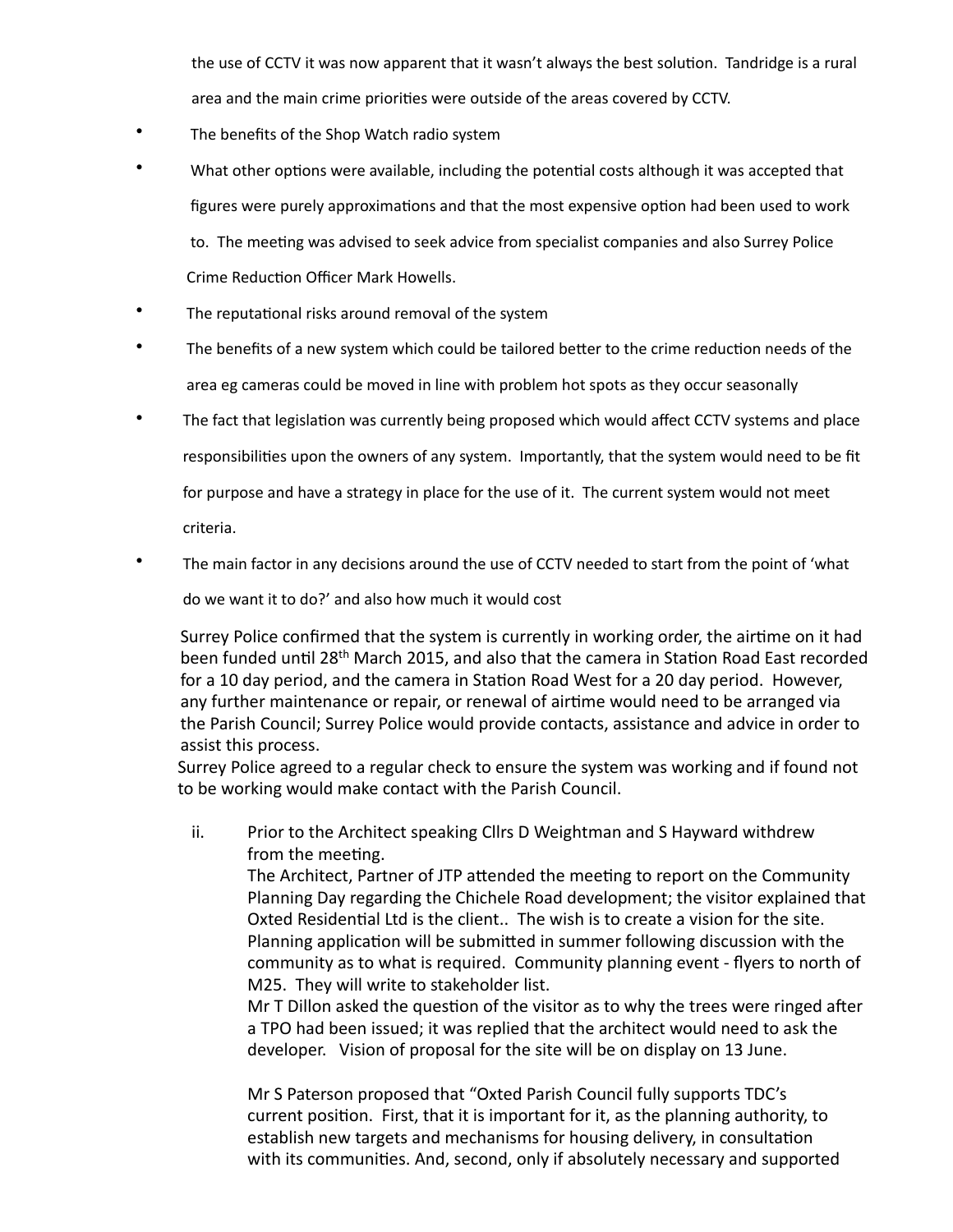by clear evidence, that TDC would give consideration to making amendments to the Green Belt through the normal Plan making process." The motion was seconded by Mrs K Weightman.

Cllrs. B Harling and P Bush abstained from voting on the motion.

Mrs B Harling expressed concern that Councillors did not declare an interest however, it was pointed out that a planning application has not yet been received.

6. **Minutes**: The Minutes of Full Council meeting held on 12<sup>th</sup> March 2013 were agreed as a true record and were signed by the Chairman.

## **7.** Queen's Diamond Jubilee Committee:

 $i.$  Update to Council. Only one matter outstanding which is the placement of play equipment in Master Park - Mark Howells of Tandridge Police gave advice on best position for equipment re security and reducing likelihood of damage. The installation of the equipment requires planning permission. Master Park Management Committee has received a complaint regarding the vibrant colour of the play equipment however, the colour was chosen as it is visual to partially sighted individuals. Mr R Wingate and Mrs D Wallace are attending a meeting of Master Park Management Committee on  $22^{nd}$  May where there will, hopefully, be a decision made. Discussion ensued regarding the placement of the equipment elsewhere if Master Park are unable to make a decision.

It was agreed that the Parish Council must not take the attitude that as they pay money to Master Park it does not give the Parish Council more power over what happens.

## **8.** Planning Committee:

- i. Planning Committee: to approve the minutes of the Planning Committee meetings held on 19/03/13, 09/04//13 and 30/04/13.
- ii. Full Council to receive the minutes of the Planning Committees 19/03/13, 09/04/13 and 30/04/13. The minutes following the three meetings were approved and received by the Council.

## **9.** Finance & General Purposes Committee:

- i. Finance & General Purposes Committee: to approve the minutes of the Finance & General Purposes meeting held on 23/04/13.
- ii. Full Council to receive the minutes of the Finance & General Purposes Committee 23/04/13. The minutes following the F & GP meeting were approved and received by the Council.

#### **10. Burial Ground Committee:**

- i. Burial Ground Committee: to approve the minutes of the BG Committee meeting held on 07/05/2013.
- ii. Full Council to receive the minutes of the BG Committee 07/05/13. The minutes following the Burial Ground meeting were approved and received by the Council.
- iii. Size of memorials. Proposed Mrs K Weightman and Seconded Mr P Bush. . It was unanimously agreed that there will be no change to the regulations in respect of the size of memorials. Clerk to contact resident and confirm the decision of Full Council. **Council Council Clerk**

Clerk is currently rewriting the Burial Ground regulations in line with other burial grounds. Funeral Directors will be requested to send a copy of the letter, sent to clients with the regulations, to the Clerk.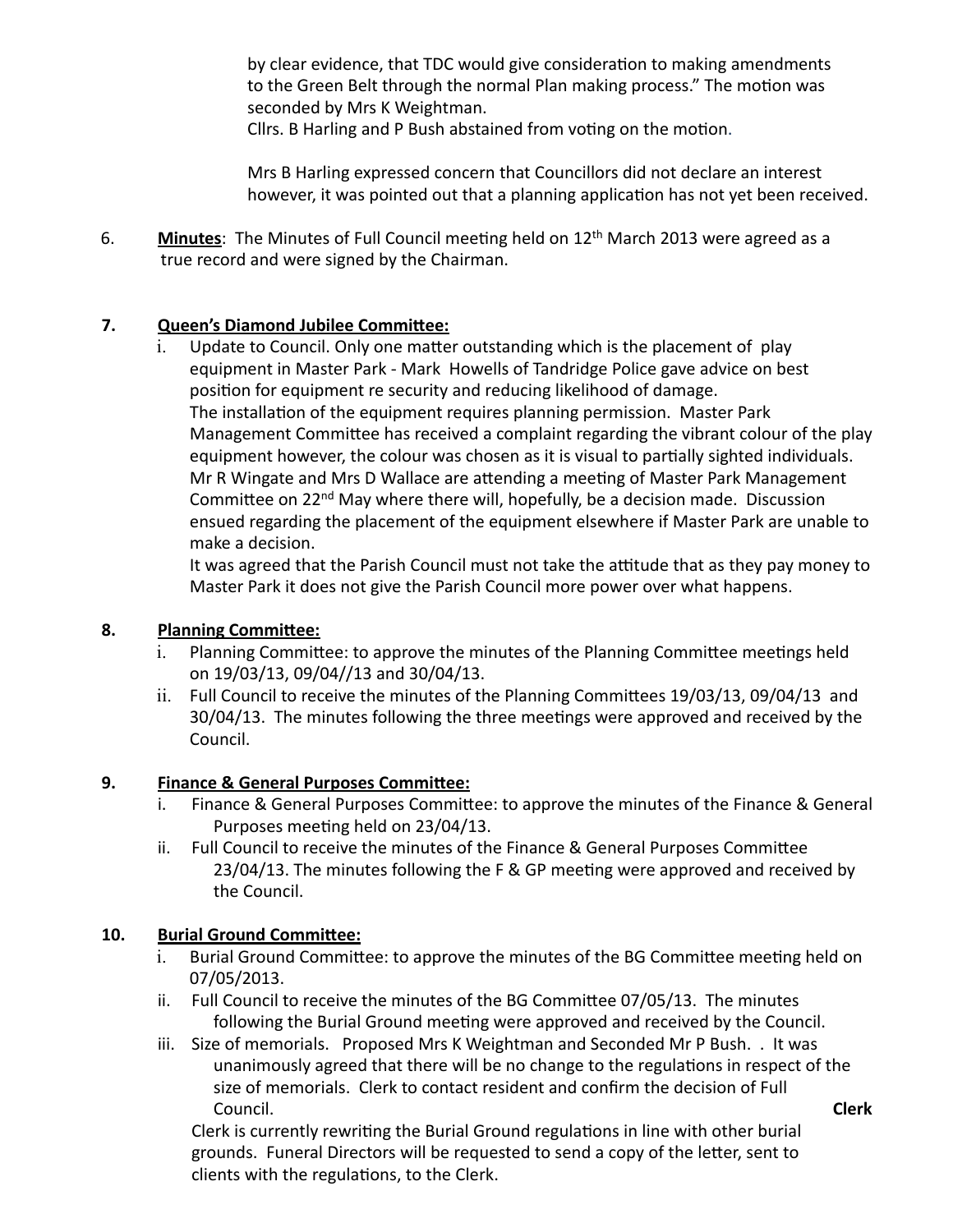- iv. Recommended fees for 2013 (schedule attached). Last point arisen out of complaint panel. There was discussion regarding the position of partners; it was agreed that this issue can be covered in the revised regulations. The new fees, which will be effective from  $1<sup>st</sup>$  June 2013, were proposed by Mr D Weightman. All were in favour although with reservations from Mrs B Harling.
- v. The complaint regarding the fees was resolved satisfactorily. It was agreed that, as a oneoff special case a refund of £1,330 would be made to the complainant. Clerk

#### 11. **Grant Aid**

To consider and approve the recommendations submitted by the Grant Aid Panel (papers attached). Mrs K Weightman, Chairman of the Working Group explained that the criteria applicable is that the applicants are relevant, where possible, to the Oxted area; two youth groups were difficult to prove. Where interest is declared by a member of the Working Group then an average is applied to ensure the applicants are not disadvantaged. Amounts allocated under S137

Proposed: Mrs Denize Wallace Seconded: Mrs Sue Hayward All in favour. Clerk will notify all applicants of their success or otherwise. **Clerk** 

#### 12. Chairman's announcements

- i. Notice Boards refurbishment of notice boards Clerk to review all notice boards and report on conditions. Laminated sign to be displayed with guidelines for permissible notices - relevance to community, Parish, not for profit and not commercial (no staples). **Clerk**
- **ii.** Update on Annual Parish Assembly thanks were expressed to Clerk for minutes. The evening went well with informative speakers. It was disappointing that there were so few genuine public attendees. Clerk to circulate questionnaire from the Probationary Body to all Councillors for completion. **Solution Clerk**
- **iii.** Clerk tabled a copy of a newsletter she has compiled for another Parish Council. It was agreed to publicise annual assembly, Master Park, Grant Aid and other events. Newsletter to be drafted and distributed early in 2014 however material will be required by September 2013. **ALL**
- iv. Annual assembly for 2014. It was agreed the Clerk will ascertain the availability of OCH for a Monday in 2014 which does not clash with CAB. Speaker to also be iden;fied. **Clerk**
- **v.** Clerk to invite Oxted chamber of commerce to Parish meetings. **Clerk**
- vi. Committee members  $-$  It was agreed that at the first meetings of the Committees this year the Terms of Reference will be reviewed and the compilation of the Committees will be reviewed. **The ability of the Chairs Chairs Chairs** Mrs K Weightman reported who the members of each Committee were for 2012.
- vii. Grant Aid Mr R Wingate and Mrs S Hayward wish to be on the Grant Aid Working Group.
- viii.  $CCTV It$  was agreed, following the report by Inspector Austin, the  $CCTV$  situation needs to be fully discussed at the next Fully Council meeting on 8<sup>th</sup> July 2013. Clerk

#### **13. Highways**

Nick Skellit has agreed to meet at zebra crossing on Bluehouse Lane, Surrey expert - says very dangerous.